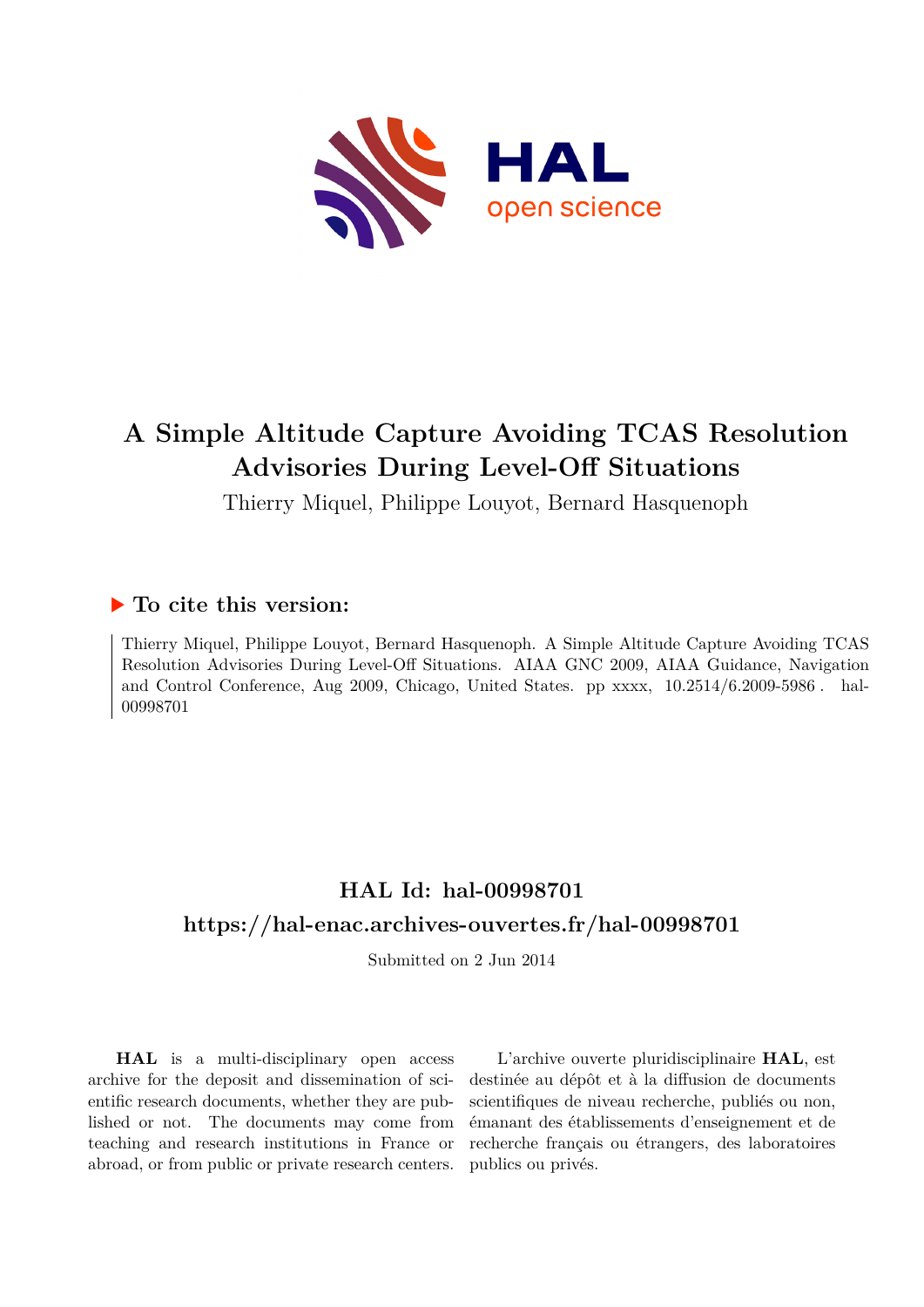## A Simple Altitude Capture Avoiding TCAS Resolution **Advisories During Level-Off Situations**

Thierry Miquel<sup>\*</sup> Direction des Services de la Navigation Aérienne, Toulouse, France

Philippe Louyot<sup>†</sup> Direction des Services de la Navigation Aérienne, Toulouse, France

and

Bernard Hasquenoph<sup>1</sup> Egis avia, Toulouse, France

TCAS resolution advisories generation process during level-off situation is overviewed and illustrated on a real situation captured through mode S radar with RA downlink service. It underlines that one common type of resolution advisories is that which is issued when aircraft are expected to level-off 1000 feet apart, and are converging at the same time. These resolution advisories, often subsequently classed as 'operationally unnecessary' from an air traffic control standpoint, can be perceived as disturbing by controllers and by pilots. This issue has been tackled in this paper by proposing a method to prevent RA triggering during level off situation. This method is based on the setting of the altitude at which the autopilot switches towards the altitude capture mode and on an intrinsic parameter of the autopilot altitude capture mode, namely its natural frequency. It is shown that applying the proposed method to the illustrative example prevents the issuance of resolution advisories when aircraft are expected to level-off 1000 feet apart. The method which is presented is one of the simplest options, and allows altitude capture without triggering resolution advisories for vertical speeds up to 3000 feet/min. Nevertheless, the time needed by the aircraft to capture the cleared flight level is increased. Consequently, future work will focus on improving the time needed to capture the cleared flight level under the constraint to keep positive the distance between the autopilot altitude capture dynamic and the boundary of the RA zone.

#### $\mathbf{L}$ **Introduction**

The Airborne Collision Avoidance System II (ACAS) is an essential component of the Air Traffic Management (ATM) system. An ACAS is an aircraft system based on secondary surveillance radar transponder signals which operates independently of ground-based equipment to provide advice to the pilot on potential conflicting aircraft that are equipped with SSR transponders<sup>1</sup>. It serves as a last resort safety net irrespective of any separation standards.

Through antennas, ACAS interrogates Mode C and Mode S transponders of all aircraft in the vicinity. Based upon the replies received, the system tracks the slant range, altitude (when available) and relative bearing of surrounding traffic. It is worth remembering that ACAS has no knowledge of both intruder and own aircraft clearance or intentions. Two types of ACAS are standardized, ACAS I and ACAS II. ACAS I only provides traffic advisories (TAs). Traffic advisories aim to help the pilot in the visual search for the intruder aircraft. ACAS II can issue both traffic advisories and resolution advisories (RAs). Resolution advisories are avoidance maneuvers in the vertical plane, displayed to the pilot, against one or several intruder aircraft. When the intruder aircraft is also fitted with an ACAS system, both ACAS co-ordinate their RAs through the Mode S data link, in order to select complementary resolution movements.

<sup>\*</sup> PhD, Civil Aviation Design and Operation Engineer, Separation and Alerting Systems Unit, miquel@cena.fr

<sup>&</sup>lt;sup>†</sup> Senior technical expert on ASAS and ACAS, Separation and Alerting Systems Unit, louvot@cena.fr

<sup>&</sup>lt;sup>‡</sup> Air Traffic Control expert, ACAS specialist, hasquenoph@cena.fr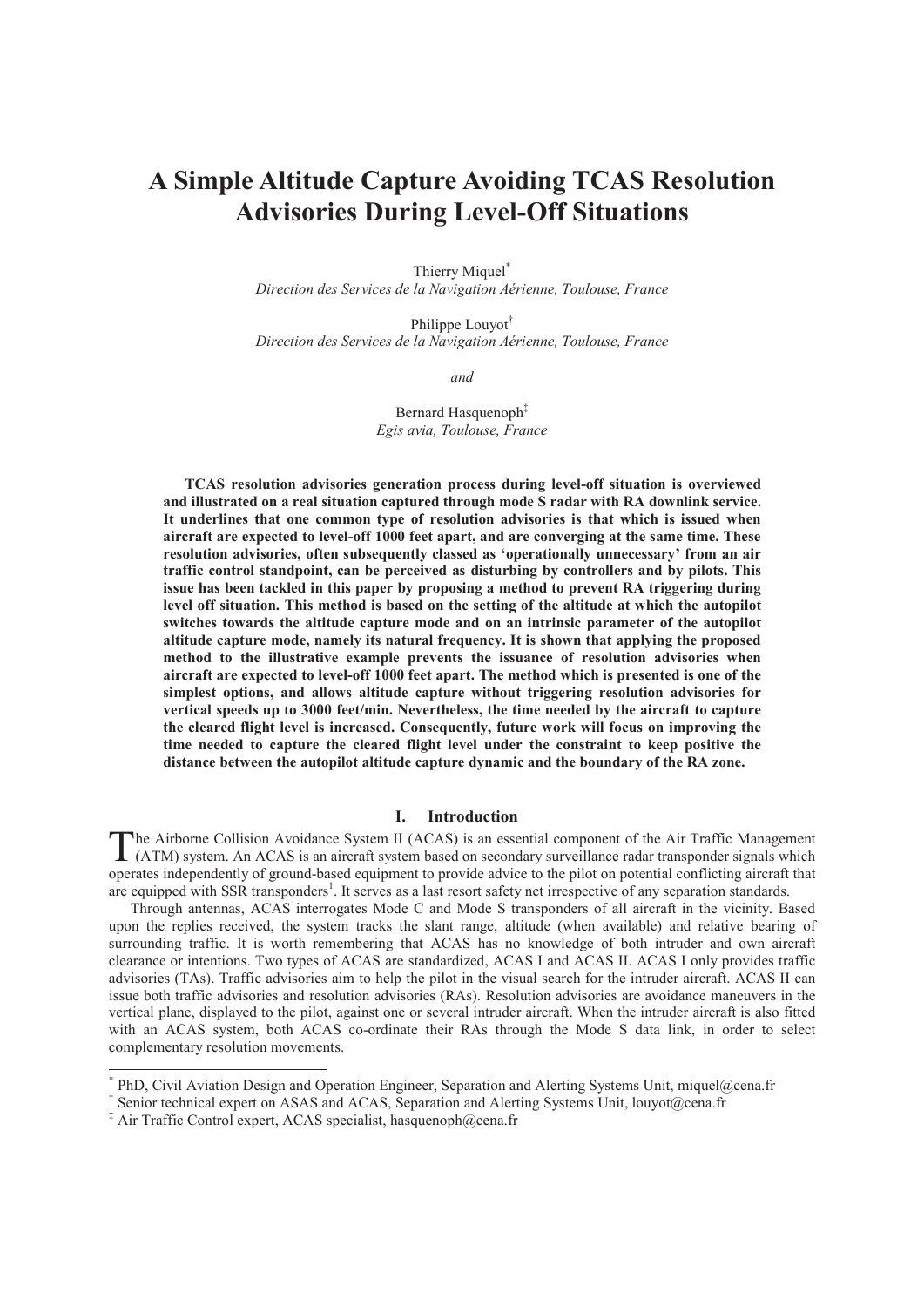The ACAS II mandate applies world-wide (ICAO) for all civil fixed-wing turbine-engined aircraft with a maximum take-off mass exceeding 5,700 kg, or a maximum approved passenger-seating configuration of more than 19. Carriage and operation of the ACAS II compliant equipment is mandatory worldwide since 1st January 2003.

TCAS II version 7.0 is the only equipment which complies fully with ACAS II standards and recommended practices, as published by ICAO. Therefore, TCAS II version 7.0 equipage is required to meet the ACAS II mandate. This version of TCAS II became available in 1999. When compared to the former version 6.04a, it improves TCAS compatibility with the air traffic control system. It also introduces compatibility with RVSM, and offers improvements in the vertical tracking of intruders, and a filtering of threats based on a forecast horizontal miss distance.

Resolution advisories are generated when ACAS II computes a risk of collision with another aircraft within the next 35 seconds (or less, depending on altitude and whether the aircraft is flying level or not)<sup>2</sup>. RA is issued when aircraft are horizontally converging and are expected to be at the same altitude at the same time. One common type of RA is issued even if aircraft are cleared to level-off 1000 feet apart. These types of RAs represents 30% of issued RAs; they are often classified as 'operationally unnecessary' from an ATC standpoint and can be perceived as disturbing by controllers and by pilots. In addition, they can induce a vertical deviation of the level aircraft (through coordinated RA).

The following figure presents a real encounter captured in France through mode S radar with RA-downlink service. The first graph presents the horizontal geometry of the encounter, and the second graph the flight level of both aircraft against time. Times at which RA downlink messages are received by the mode S radar are represented by dots. Finally, the last graph presents the horizontal range between aircraft as a function of time. It can be seen that the intruder aircraft with a track angle of 338 degrees is level at FL 360 whereas own aircraft is flying from the South West with a track of 25 degrees. There is a first level off at FL 340, and then a second level off is planned at FL 350. Due to a high vertical speed, an RA is issued on board the ascending aircraft before leveling off at FL 350 because TCAS anticipates a collision risk within a remaining time less than 35 seconds. This occurs despite the provision of 1000 feet for vertical separation planned by air traffic control. It is worth noticing that in this particular example, the intruder aircraft does not experience any resolution advisory owing to a lower alarm threshold associated with level flight.



Fig. 1: Example of actual level off situation during which a resolution advisory is generated

The purpose of this paper is to design a simple autopilot altitude capture mode can be set to avoid resolution advisories during such level-off situations.

The paper is organized as follows: in the next section, the resolution advisories generation process during leveloff situation is overviewed and illustrated on a real situation captured through mode S radar with RA downlink service. The design of a simple autopilot altitude capture is addressed in the third section. This starts by the presentation of a simple altitude capture model. The simple altitude capture model is based on second order linear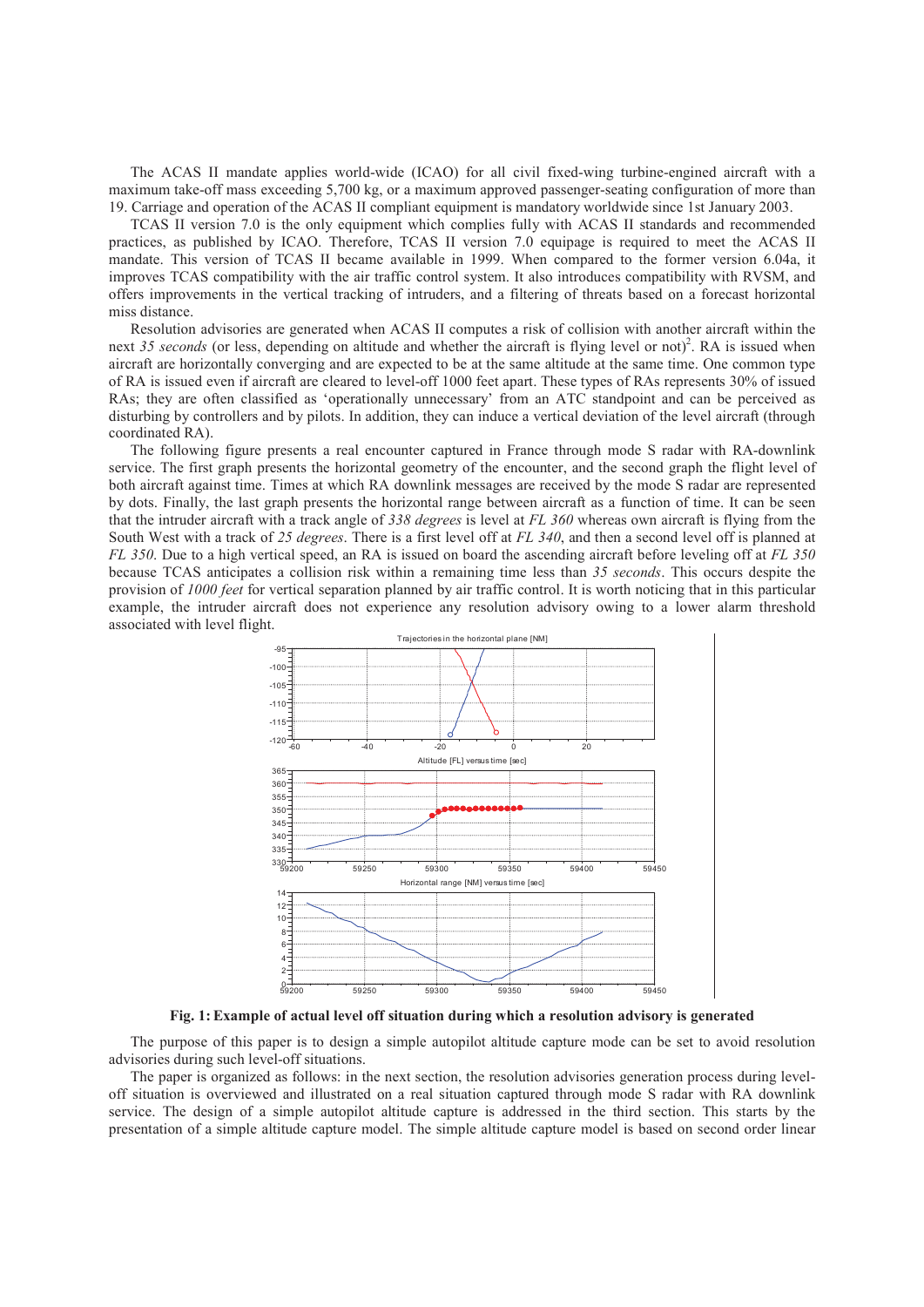system theory. The identification process which enables to set the parameters of this model in order to reproduce the observed altitude capture is then described. The observed RA is reproduced thanks to a simulation process including aircraft and TCAS modeling. The setting of the simple autopilot altitude capture mode is addressed in the fourth section. Within that section, a method to prevent RA triggering during level off situation is presented. This method is based on the setting of the altitude at which the autopilot switches towards the altitude capture mode and the natural frequency  $w_n$  of the altitude capture mode. This is done under the hypothesis that the product  $m w_n$  remains constant so as not to modify the real part of the poles of the autopilot mode. This method is illustrated through the real radar encounter previously presented. Finally, the conclusion underlines that further work is required in order to extend the results to the cases where the intruder aircraft is not level.

#### Overview of resolution advisories generation process during level-off situation II.

The purpose of this section is to overview the resolution advisories generation process during level-off situation. It is illustrated by a real situation captured through mode S radar with RA downlink service. It is assumed in the following that own aircraft will level off after a climb (or a descent) and that the intruder aircraft is level.

TCAS tracks range of intruders and determines whether collision can occur within the given time threshold (range test). If the intruder passes the range test, TCAS determines whether the intruder is currently, or projected to be, close in altitude (altitude test). Assuming that the range test is passed, a resolution advisory is generated when the time to co-altitude test is less than a specific threshold (same threshold than for the range test). This threshold depends on altitude and whether the aircraft is flying level or not. The value of the threshold is 35 seconds for flight level higher than FL200, but is lower at lower altitudes.

Time to co-altitude test is determined by the values of own and intruder aircraft's current vertical rates. Under the assumption that the intruder aircraft is level, the computed time to co-altitude  $\tau_V$  has the following expression, where h and  $V_z$  designate the altitude and vertical speed of own aircraft, and  $h_{ic}$  the constant altitude of the intruder aircraft:

$$
\tau_{V} = -\left(\frac{h - h_{ic}}{V_{z}}\right) \tag{1}
$$

In the following, this relationship will be labeled 'Boundary of the RA zone' when the computed time to coaltitude  $\tau_V$  is equal to the threshold S at which an RA is triggered.

The dynamic of the altitude capture mode of the autopilot is now considered. Let  $h_c$  be the selected altitude by own aircraft. When the dynamic of the altitude capture mode is superimposed on the domain  $(V_z$ ; h) with the boundary of the RA zone, the following figure is obtained. It has been assumed that the selected altitude  $h_c$  is higher than the altitude at which the capture starts. It is worth noticing that the slope of the straight line corresponds to the threshold at which an RA is triggered.



#### Fig. 2: Dynamic of the altitude capture mode superimposed on the domain where the computed time to coaltitude triggers an alarm

From the previous figure, it is clear that if the dynamic of the altitude capture mode enters the grey area which delimits the area where an alarm is triggered, then an RA is generated. In order to illustrate those relationships, the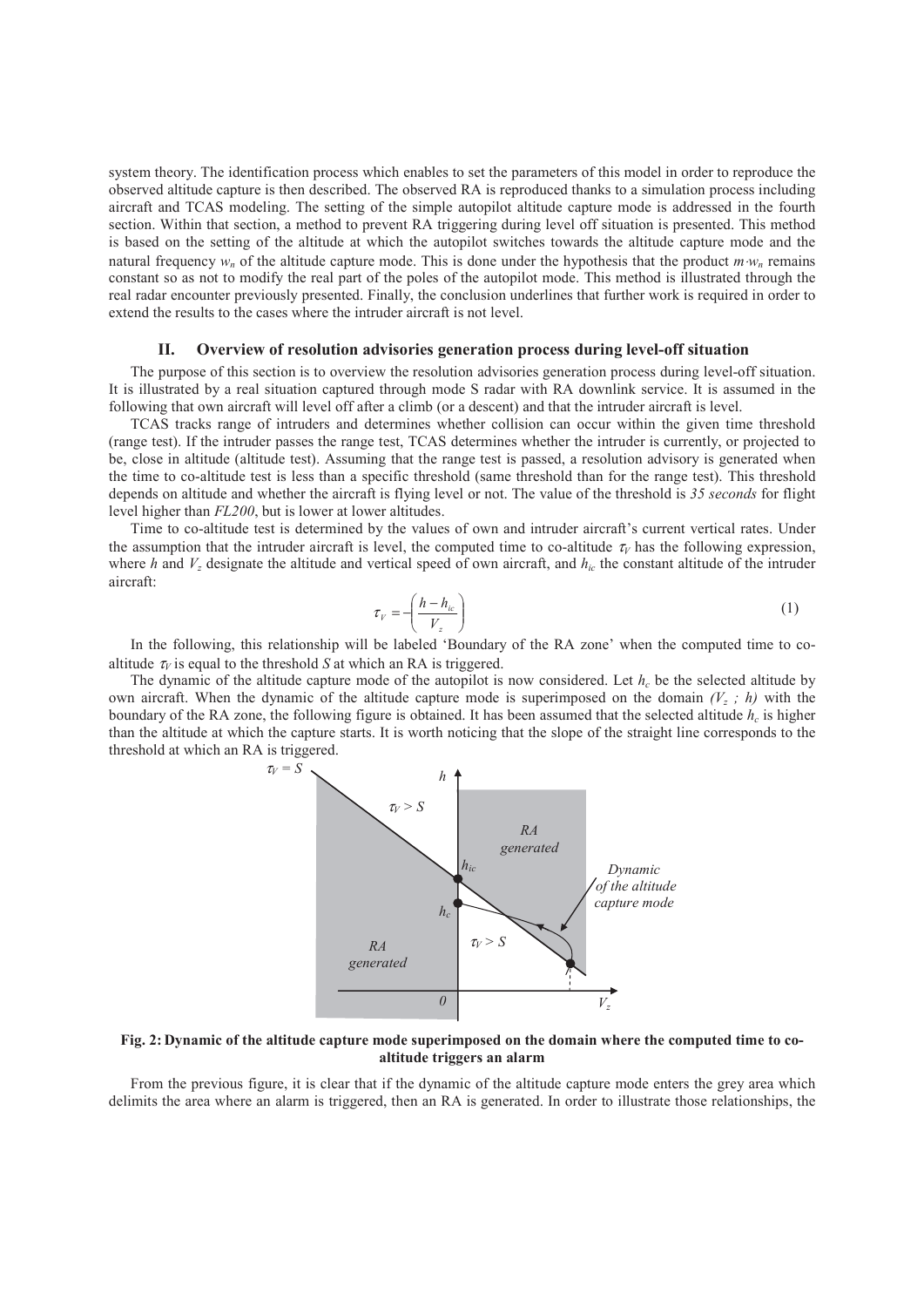following figure presents the plot  $V_z \rightarrow h(V_z)$  for the captured encounter presented during the introduction as well as the boundary of the RA zone, where threshold S is set to 35 seconds and intruder flight level  $h_{ic}$  is set to FL 360:



Fig. 3: Domain ( $V_z$ ; h) for the captured trajectory and boundary of the RA zone

On this figure it is clearly seen that the aircraft achieves a vertical speed of about  $2400$  fpm and then enters the RA zone before moving towards the cleared altitude, which is FL 350. Indeed, when the aircraft crosses FL 346, TCAS estimates the co-altitude time with the intruder to be 35 seconds (FL 360 – 2400 fpm  $\times$  35 sec = FL 346) and then triggers an RA. Consequently, a way to avoid RAs triggering is to modify the dynamic of the altitude capture mode so that it always remains outside the area where an RA is generated. This general idea will be investigated in the following paragraph.

#### III. Simple altitude capture autopilot design

### A. Aircraft model

As far as the aircraft dynamic is considered, the following assumptions are made:

• Flat, non-rotating earth, standard atmosphere and constant gravity;<br>• The aircraft is regarded as a noint mass; the dynamics of the r

The aircraft is regarded as a point mass: the dynamics of the movements around its centre of mass are ignored:

• The aircraft is flying a straight line at constant equivalent airspeed and is controlled through load factor, that is by the ratio between lift and weight.

Taking into account the above assumptions, the longitudinal point mass dynamic equations of motion referring to the Earth fixed reference frame are the following<sup>3</sup>, where x stand for the horizontal coordinates and h for the vertical coordinates of the aircraft,  $V_a$  for true airspeed,  $V_e$  for equivalent airspeed, g for gravitational acceleration,  $\gamma$ for flight path angle,  $n_z$  for load factor, and  $\rho(0)$  and  $\rho(h)$  for the air density respectively at sea level and at altitude h.

$$
\begin{cases}\n\dot{x} = V_a \cdot \cos(\gamma) \\
\dot{h} = V_a \cdot \sin(\gamma) \\
\dot{\gamma} = \frac{g}{V_a} \cdot (n_z - \cos(\gamma)) \\
\int V_a = V_e \cdot \sqrt{\frac{\rho(0)}{\rho(h)}} \\
\dot{V}_e = 0\n\end{cases}
$$
\n(2)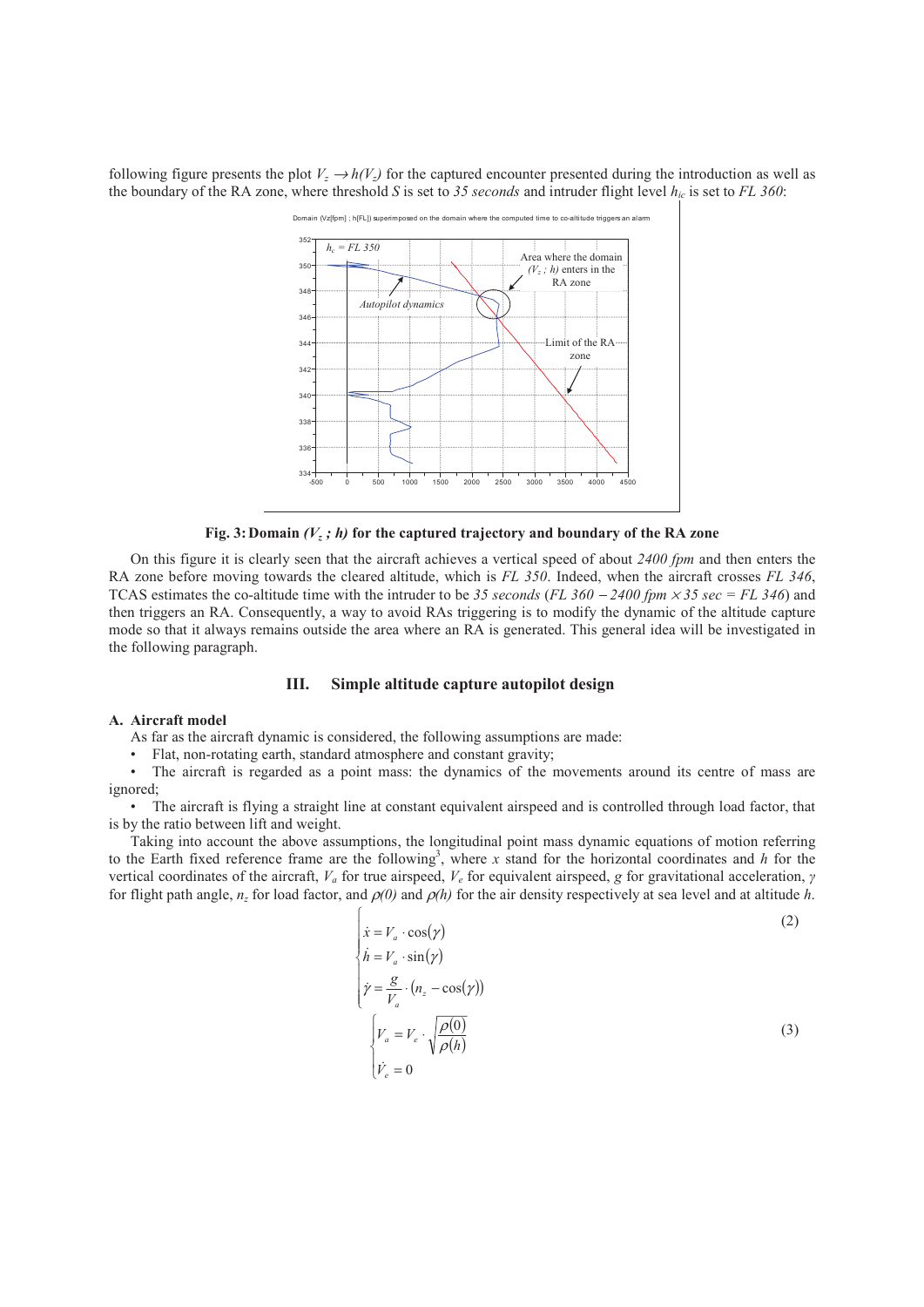#### B. Design of the altitude capture mode

The purpose of the altitude capture mode is to constrain the actual aircraft altitude  $h$  to move towards the commanded altitude  $h_c$ . First, assuming a constant true airspeed  $V_a$  and a flight path angle small enough such that  $sin(\gamma) \approx \gamma$ , the second time derivative of the altitude h with respect to the time is obtained from the last two equations of (2) and leads to an expression where control  $n_z$  appears:

$$
\ddot{h} \approx V_a \cdot \dot{\gamma} = g \cdot (n_z - \cos(\gamma)) \tag{4}
$$

Feedback linearization is then used: the altitude capture mode constrains the dynamic of the actual altitude h to move towards the commanded altitude  $h_c$  by following a second order stable differential equation with undamped natural frequency  $w_n$  and damping ratio m:

$$
\ddot{h} = -2 \cdot m \cdot w_n \cdot \dot{h} - w_n^2 \cdot (h - h_c) \tag{5}
$$

Combining (4) and (5) and taking into account the approximation  $\dot{h} \approx V_a \cdot \gamma$  leads to the expression of the control  $n_z$ :

$$
n_z = \cos(\gamma) - \frac{2 \cdot m \cdot w_n \cdot V_a \cdot \gamma + w_n^2 \cdot (h - h_c)}{g} \tag{6}
$$

#### C. Parameter identification

The estimation of the slope of the altitude capture mode (see on Fig. 3 above the arrow labeled 'autopilot dynamic') for the radar captured encounter is here considered. It is assumed that the altitude capture mode described in the previous section correctly described the aircraft behavior during the altitude capture. First, it is worth noticing that the dynamic (5) of the autopilot altitude capture mode can be rewritten as follows:

$$
\frac{1}{w_n^2} \cdot \ddot{h} + \frac{2 \cdot m}{w_n} \cdot \dot{h} + (h - h_c) = 0 \tag{7}
$$

In the following, it is assumed that the altitude capture starts around a point where the second derivative of the altitude  $h$  is close to zero. This is assumed to be around the switching altitude where the altitude capture starts. This corresponds to the vertical segment in the domain  $(V_z; h)$  represented in Fig. 3. Then, the dynamic of the altitude capture mode is approximated by the following first order dynamic:

$$
\frac{2 \cdot m}{w_n} \cdot \dot{h} + (h - h_c) \approx 0 \tag{8}
$$

Let  $T_s$  be the time at which RA appears and let the time interval  $T_s$ ,  $T_s + 5$  seconds] be the identification window for the ratio  $2 \cdot m / w_n$ . The 5 seconds duration of the identification window may appear quite small, but is justified by the fact that this corresponds to the standard aircrew reaction time for initial RA<sup>5</sup>. A longer duration of the identification window may capture the dynamic of the manual control law rather than the dynamic of the altitude capture mode. In order to identify the ratio  $2 \cdot m / w_n$  defined as parameter p, let  $\varepsilon(p)$  be the following quadratic error:

$$
p = \frac{2 \cdot m}{w_n} \Rightarrow \varepsilon(p) = \frac{1}{2} \cdot \sum_{k} \left( p \cdot \dot{h}(t_k) + (h(t_k) - h_c) \right)^2 \tag{9}
$$

The identification of parameter p is done by minimizing the quadratic error  $\varepsilon(p)$  with respect to p:

$$
\frac{\partial \mathcal{E}(p)}{\partial p} = \sum_{k} \left( p \cdot \dot{h}(t_k) + \left( h(t_k) - h_c \right) \right) \cdot \dot{h}(t_k) \hat{=} 0 \tag{10}
$$

Consequently, parameter  $p$  is approximated as follows:

$$
p = -\frac{\sum_{k} (h(t_k) - h_c) \cdot \dot{h}(t_k)}{\sum_{k} \dot{h}^2(t_k)}
$$
(11)

When this identification process is applied to the radar captured encounter presented in the introduction, parameter  $p$  is evaluated to be approximately 9 seconds. Damping ratio  $m$  has been set to 0.8 in order to avoid oscillations during the altitude capture. As parameter p has been evaluated to be 9 seconds, and as p equals  $2 \cdot m / w_n$ , this implies that the natural frequency  $w_n$  is evaluated to be 0.178 rad/sec. Simulating the altitude capture thanks to aircraft model (2) and control law (6) from  $T_s$  to the final time of the trajectory leads to the following ( $V_z$ ; h) plot: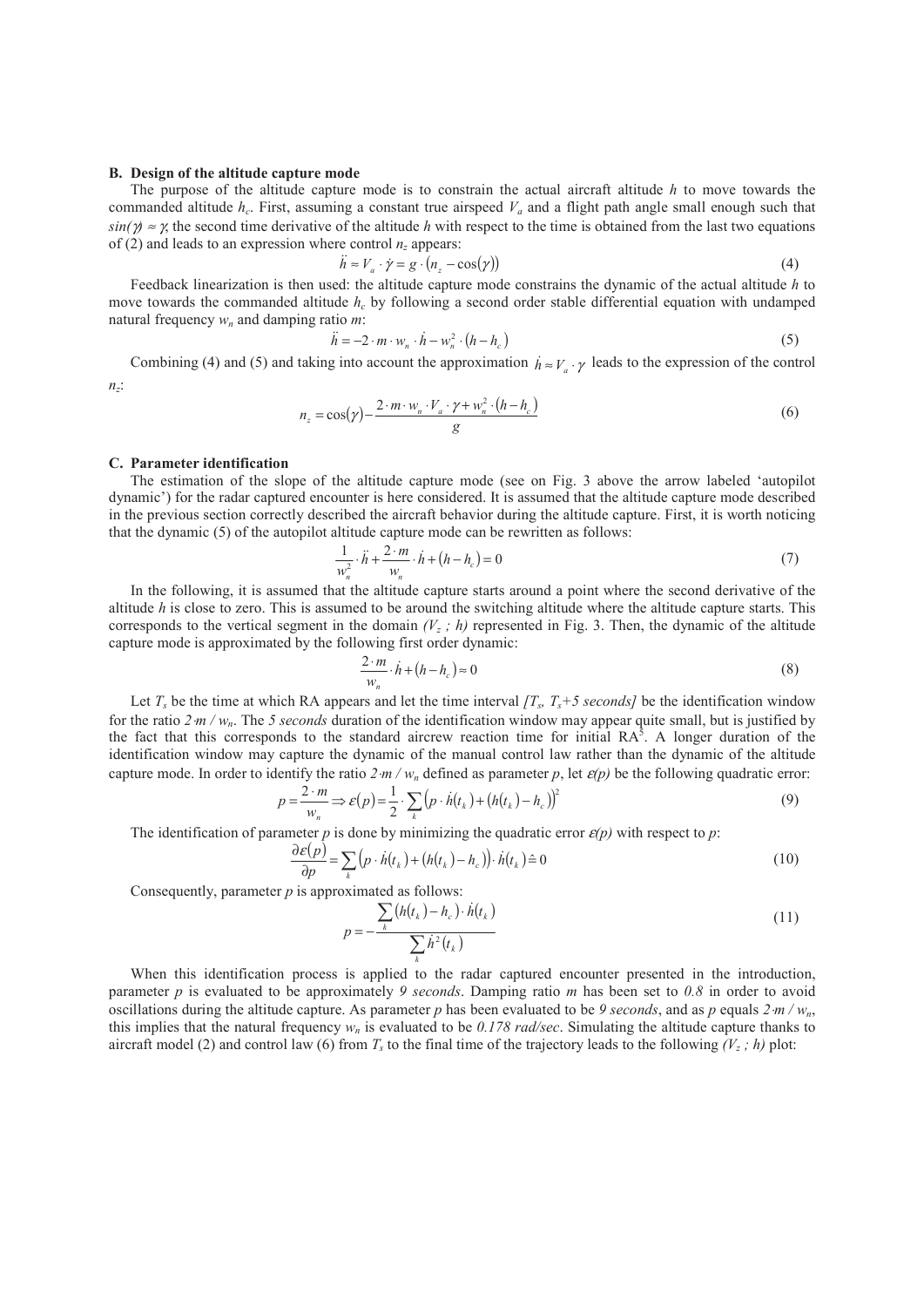

Fig. 4: Domain ( $V_z$ ; h) for the simulated trajectory and boundary of the RA zone

From the previous figure, it is clear that the RA is reproduced through the simulation process and that the key factors which enable to avoid issuing an RA in such a situation are the altitude at which the autopilot switches towards the altitude capture mode as well as the parameters of the altitude capture mode itself, namely the damping ratio *m* and the natural frequency  $w_n$ .

### IV. Tuning the autopilot altitude capture mode to avoid RA during level off

#### A. Computation of the tangent to the boundary of the RA zone

The second order filter  $(5)$  modeling the dynamic of the altitude capture mode can be written under its state form as follows:

$$
\begin{cases}\n\underline{x} \triangleq \begin{bmatrix}\n(h - h_c) \\
\dot{h}\n\end{bmatrix} \\
A \triangleq \begin{bmatrix}\n0 & -1 \\
w_n^2 & 2 \cdot m \cdot w_n\n\end{bmatrix} \Rightarrow \underline{\dot{x}} = -A \cdot \underline{x}\n\end{cases}
$$
\n(12)

Let  $e(t)$  be the difference between the altitude limit of the RA zone (see (1)) and the altitude of the aircraft defined by  $(5)$ , as represented in Fig. 4:

$$
e(t) = h_{ic} - S \cdot \dot{h}(t) - h(t) \tag{13}
$$

The error  $e(t)$  can be expressed as a function of the state vector x as follows:

$$
e(t) = h_{ic} - h_c - S \cdot \dot{h}(t) - (h(t) - h_c) = h_{ic} - h_c - [1 \quad S] \cdot \begin{bmatrix} h(t) - h_c \\ \dot{h}(t) \end{bmatrix} = h_{ic} - h_c - [1 \quad S] \cdot \underline{x}(t)
$$
(14)

When (12) is used, the time derivative of the error  $e(t)$  has the following expression:

$$
\dot{e}(t) = -[1 \quad S] \cdot \dot{\underline{x}}(t) = [1 \quad S] \cdot A \cdot \underline{x}(t) = [S \cdot w_n^2 \quad (2 \cdot m \cdot S \cdot w_n - 1)] \cdot \underline{x}(t)
$$
\n(15)

As a consequence, the value of the state vector  $\underline{x}_t$  tangent to the RA zone satisfies the following set of equations:

$$
\begin{cases} e = 0 & \text{if } h_{ic} - h_c - [1 \quad S] \cdot \underline{x}_t = 0 \\ \dot{e} = 0 & \text{if } \text{if } S \cdot w_n^2 \quad (2 \cdot m \cdot S \cdot w_n - 1) \end{cases} \cdot \underline{x}_t = 0 \Leftrightarrow \begin{bmatrix} 1 & S \\ S \cdot w_n^2 & (2 \cdot m \cdot S \cdot w_n - 1) \end{bmatrix} \cdot \underline{x}_t = \begin{bmatrix} h_{ic} - h_c \\ 0 \end{bmatrix} \tag{16}
$$

Denoting by  $V_{zt}$  the vertical speed at the tangent point and by  $h_t$  the altitude at that point, we finally get:

$$
\underline{x}_{t} = \frac{1}{(S \cdot w_{n})^{2} - 2 \cdot m \cdot S \cdot w_{n} + 1} \cdot \begin{bmatrix} 1 - 2 \cdot m \cdot S \cdot w_{n} & S \\ S \cdot w_{n}^{2} & -1 \end{bmatrix} \cdot \begin{bmatrix} h_{ic} - h_{c} \\ 0 \end{bmatrix}
$$
\n
$$
\Leftrightarrow \underline{x}_{t} \hat{=} \begin{bmatrix} h_{t} - h_{c} \\ V_{zt} \end{bmatrix} = \frac{h_{ic} - h_{c}}{(S \cdot w_{n})^{2} - 2 \cdot m \cdot S \cdot w_{n} + 1} \cdot \begin{bmatrix} 1 - 2 \cdot m \cdot S \cdot w_{n} \\ S \cdot w_{n}^{2} \end{bmatrix}
$$
\n(17)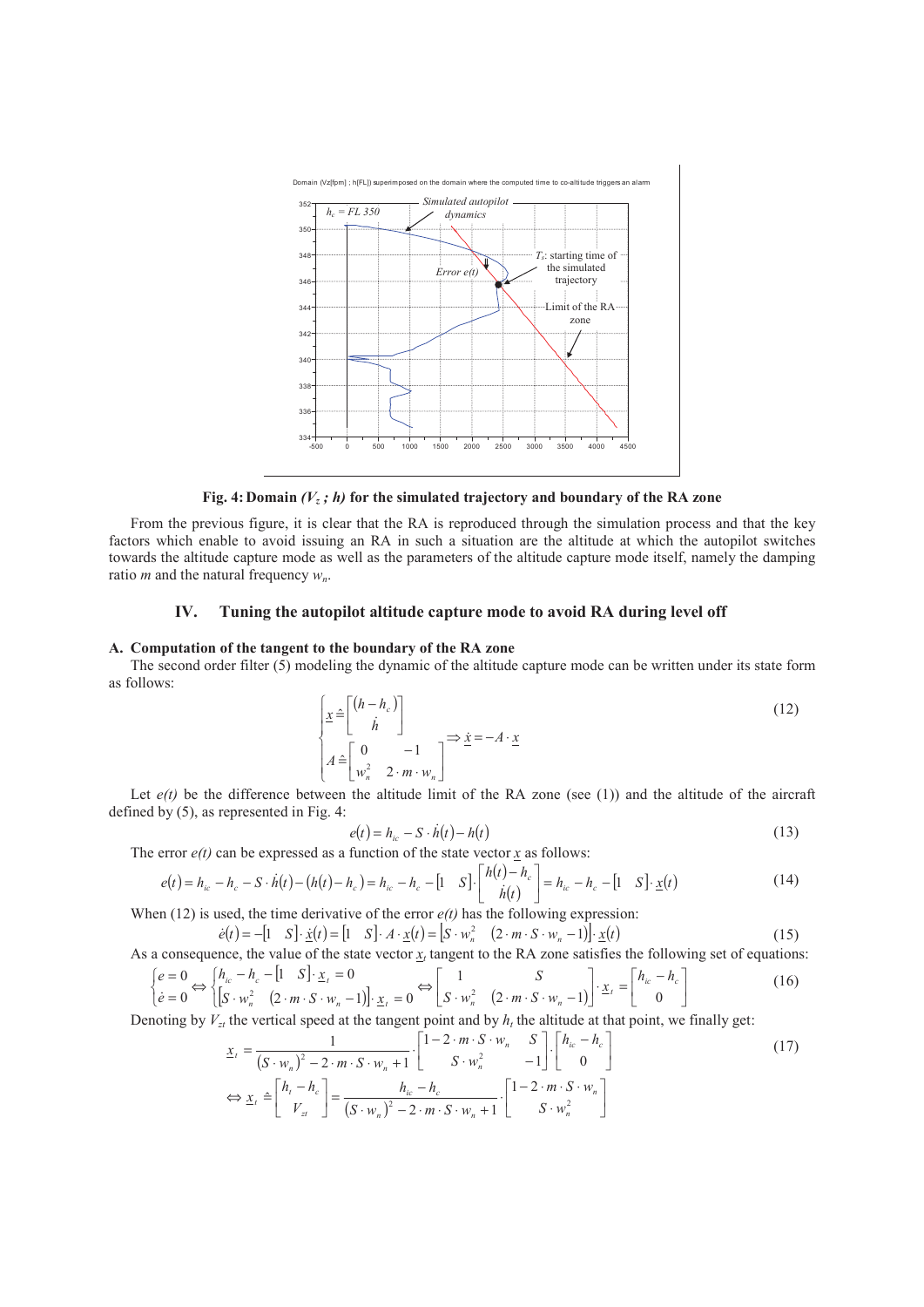From the previous equation, the relationship between the altitude  $h_t$  and the vertical speed  $V_{zt}$  at the point where the altitude capture dynamic is tangent to the boundary of the RA zone is the following:

$$
\frac{h_t - h_c}{V_{zt}} = \frac{1 - 2 \cdot m \cdot S \cdot w_n}{S \cdot w_n^2} \tag{18}
$$

In addition, as far as  $x_t$  belongs to the trajectory defined by the differential equation (12), the set of initial conditions  $x_{0t}$  for which the altitude capture trajectory tangents the boundary of the RA zone is given by:

$$
\underline{x}_{0t} = \exp(-A \cdot t) \cdot \underline{x}_t \Leftrightarrow \underline{x}_{0t} = \frac{h_{ic} - h_c}{(S \cdot w_n)^2 - 2 \cdot m \cdot S \cdot w_n + 1} \cdot \exp(-A \cdot t) \cdot \begin{bmatrix} 1 - 2 \cdot m \cdot S \cdot w_n \\ S \cdot w_n^2 \end{bmatrix}
$$
(19)

The expression of the matrix  $exp(-A t)$  can be found by using the Laplace transform<sup>6</sup>. In the following expression,  $s$  represents the Laplace variable, and  $I$  the identity matrix:

$$
\exp(-A \cdot t) = L^{-1} \left[ (s \cdot I + A)^{-1} \right] = \begin{bmatrix} a_{11}(t) & a_{12}(t) \\ a_{21}(t) & a_{22}(t) \end{bmatrix}
$$
 (20)

Where

$$
\begin{cases}\na_{11}(t) = -\frac{\sin(w_n \cdot t \cdot \sqrt{1 - m^2} - \phi)}{\sin(\phi)} \cdot \exp(-m \cdot w_n \cdot t) \\
a_{12}(t) = \frac{\sin(w_n \cdot t \cdot \sqrt{1 - m^2})}{w_n \cdot \sqrt{1 - m^2}} \cdot \exp(-m \cdot w_n \cdot t) \\
a_{12}(t) = -w_n^2 \cdot a_{12}(t) = -w_n \cdot \frac{\sin(w_n \cdot t \cdot \sqrt{1 - m^2})}{\sqrt{1 - m^2}} \cdot \exp(-m \cdot w_n \cdot t) \\
a_{22}(t) = \frac{\sin(w_n \cdot t \cdot \sqrt{1 - m^2} + \phi)}{\sin(\phi)} \cdot \exp(-m \cdot w_n \cdot t) \\
\sin(\phi) = \sqrt{1 - m^2} \\
\cos(\phi) = -m\n\end{cases} (21)
$$
\n(21)

The use of formulas (19) - (21) in association with the values of the natural frequency  $w_n$  and damping ratio m of the altitude capture mode derived in the previous section leads to the following figure. The altitude capture trajectory tangents to the boundary of the RA zone at time  $t = 0$ :



Fig. 5: Simulated autopilot dynamic which tangents the boundary of the RA zone

#### B. Tuning the parameters of the altitude capture mode

It is clear from Fig. 5 that the actual values of the natural frequency  $w_n$  and damping ratio m of the altitude capture mode do not allow to find some initial conditions (i.e. altitude / vertical speed at which the altitude capture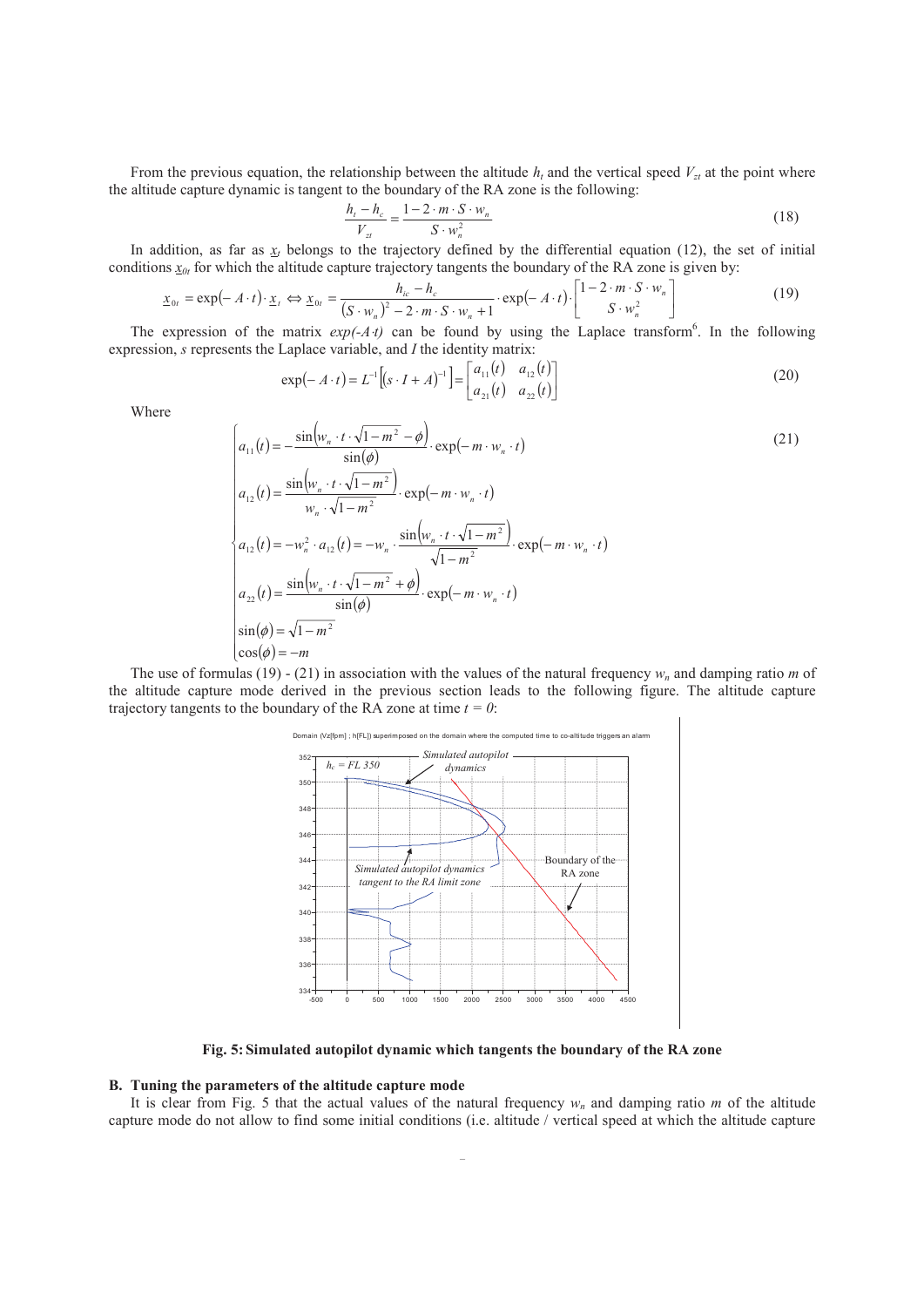mode switches on) which avoid an RA. Indeed, no intersection point exists between the autopilot dynamic which tangents the boundary of the RA zone and the trajectory  $(V_z; h)$  which precedes the starting of the altitude capture (i.e. the points  $(V_z; h)$  which are situated before starting time  $T_s$ ).

As a consequence, the actual values of the natural frequency  $w_n$  and damping ratio m shall be modified in order to satisfy the following constraints: firstly,  $w_n$  and m shall be chosen such that the second order control system is always outside of the RA zone; and secondly an intersection point shall exist between the autopilot altitude capture dynamic and the trajectory  $(V_z, h)$  which precedes the engagement of the altitude capture mode (and which is which is situated before starting time  $T_s$ ).

In order to satisfy both constraints, one of the simplest options consists in considering the maximum value of the vertical speed achievable by the aircraft, denoted  $V_{Z_{max}}$ . The second time derivative of the altitude is then constrained to be zero at  $V_{Z_{max}}$ . According to (5), this leads to the lowest value of the altitude capture (or the highest value if the aircraft is descending before the altitude capture), which is denoted  $h(Vz_{max})$ :

$$
0 = -2 \cdot m \cdot w_n \cdot V_{Z_{\text{max}}} - w_n^2 \cdot (h(V_{Z_{\text{max}}}) - h_c) \Rightarrow h(V_{Z_{\text{max}}}) = h_c - \frac{2 \cdot m}{w_n} \cdot V_{Z_{\text{max}}} \tag{22}
$$

Then, the point  $(h(Vz_{max}), Vz_{max})$  is constrained to belong to the trajectory defined by (19). That means that a time  $t_e$  shall exist such that the following relationship holds:

$$
\begin{bmatrix} -\frac{2 \cdot m}{w_n} \cdot V_{Z_{\text{max}}}\n\end{bmatrix} = \frac{h_{ic} - h_c}{(S \cdot w_n)^2 - 2 \cdot m \cdot S \cdot w_n + 1} \cdot \exp(-A \cdot t_e) \cdot \begin{bmatrix} 1 - 2 \cdot m \cdot S \cdot w_n\n\end{bmatrix}
$$
 (23)

The following figure illustrates the second order filter dynamic which satisfies (23):



Fig. 6: Second order filter dynamic which tangents the boundary of the RA zone

As far as the actual vertical speed of the aircraft during the climb (or descent) is lower (respectively greater) than the maximum vertical speed  $V_{Zmax}$ , the uniqueness<sup>4</sup> of the solution of the differential equation (12) ensures that actual dynamic of the altitude capture mode will never enter inside the area where an RA is generated.

In addition, equation (22) indicates that the altitude capture mode is switched on as far as the following inequality holds, where  $h_c$  is the commanded altitude and  $V_z$  the actual vertical speed during climb (or descent):

$$
|h - h_c| < \frac{2 \cdot m}{w_m} \cdot |Vz| \tag{24}
$$

#### C. Case study

For the case study, it will be assumed that the product  $m w_n$  remains constant in order not to modify the real part of the poles of the previously identified autopilot mode. Then, the maximum value of the vertical speed achievable by the aircraft, that is  $Vz_{max}$ , is set to 3000 feet/min. Setting  $h_{ic} - h_c$  to 1000 feet (that is the vertical separation standard between aircraft provided by Air Traffic Control), the threshold S to 35 seconds (that is the upper bound of the threshold used by TCAS) and keeping the product  $m w_n$  to 0.8.0.178 = 0.142 rad/sec, the natural frequency  $w_n$ which matches equation (23) is found to be 0.134 rad/sec (which is about 25% lower than the natural frequency which has been estimated in the previous section, that is 0.178 rad/sec), whereas the damping ratio m moves from 0.8 to 1.06 (in order to keep constant the product  $m w_n$ ).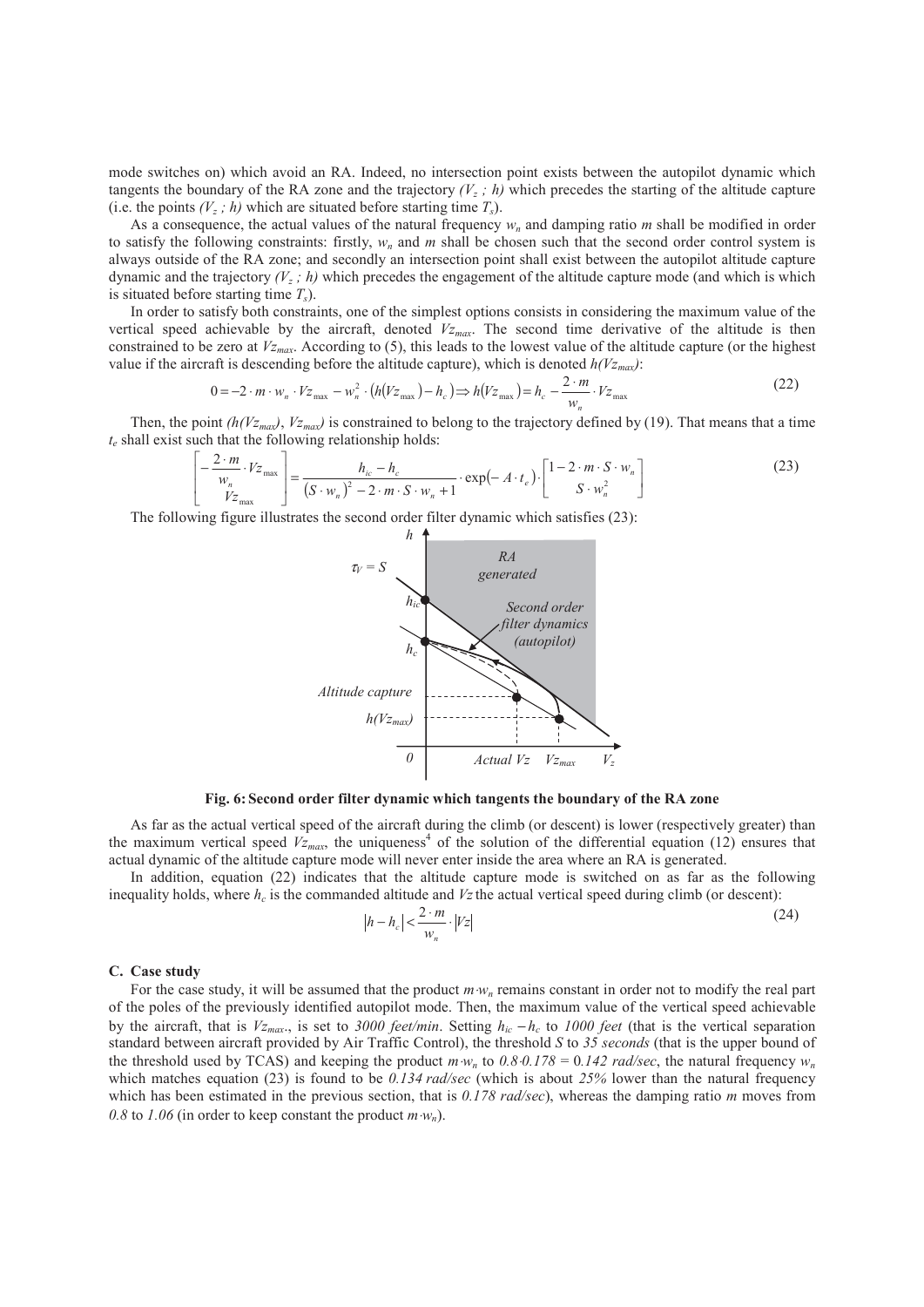The following figure presents the domain  $(V_z; h)$ . The simulation of the control law (6) coupled with the aircraft model (2) starts at  $FL$  344 in accordance with (24). This is 600 feet under the cleared flight level.



#### Fig. 7: Adjusted autopilot dynamic which tangents the boundary of the RA zone

Nevertheless the time needed to capture the cleared flight level is increased as illustrated on the following figure which present the radar captured and simulated vertical profiles. It can be seen that the simulated vertical profile is 100 feet under the cleared flight level about 8 seconds later than the radar captured vertical profile. Dots represent the instants where an RA is issued onboard the radar captured trajectory, whereas the thin continuous line represents the altitude capture of the tuned autopilot: it can be seen that no RA appears.



### Fig. 8: Radar captured and simulated vertical profile

Using the actual TCAS version 7.0 logic on the simulated vertical profile shows that a Traffic advisory (TA) is still issued. But as expected no RA is issued.

#### V. Conclusion

In this paper, the TCAS resolution advisories generation process during level-off situation has been overviewed and illustrated on a real situation captured through mode S radar with RA downlink service. It has been emphasized that one common type of resolution advisories is that which is issued when aircraft are expected to level-off 1000 feet apart, and are converging at the same time. These resolution advisories, often subsequently classed as 'operationally unnecessary' from an air traffic control standpoint, can be perceived as disturbing by controllers and